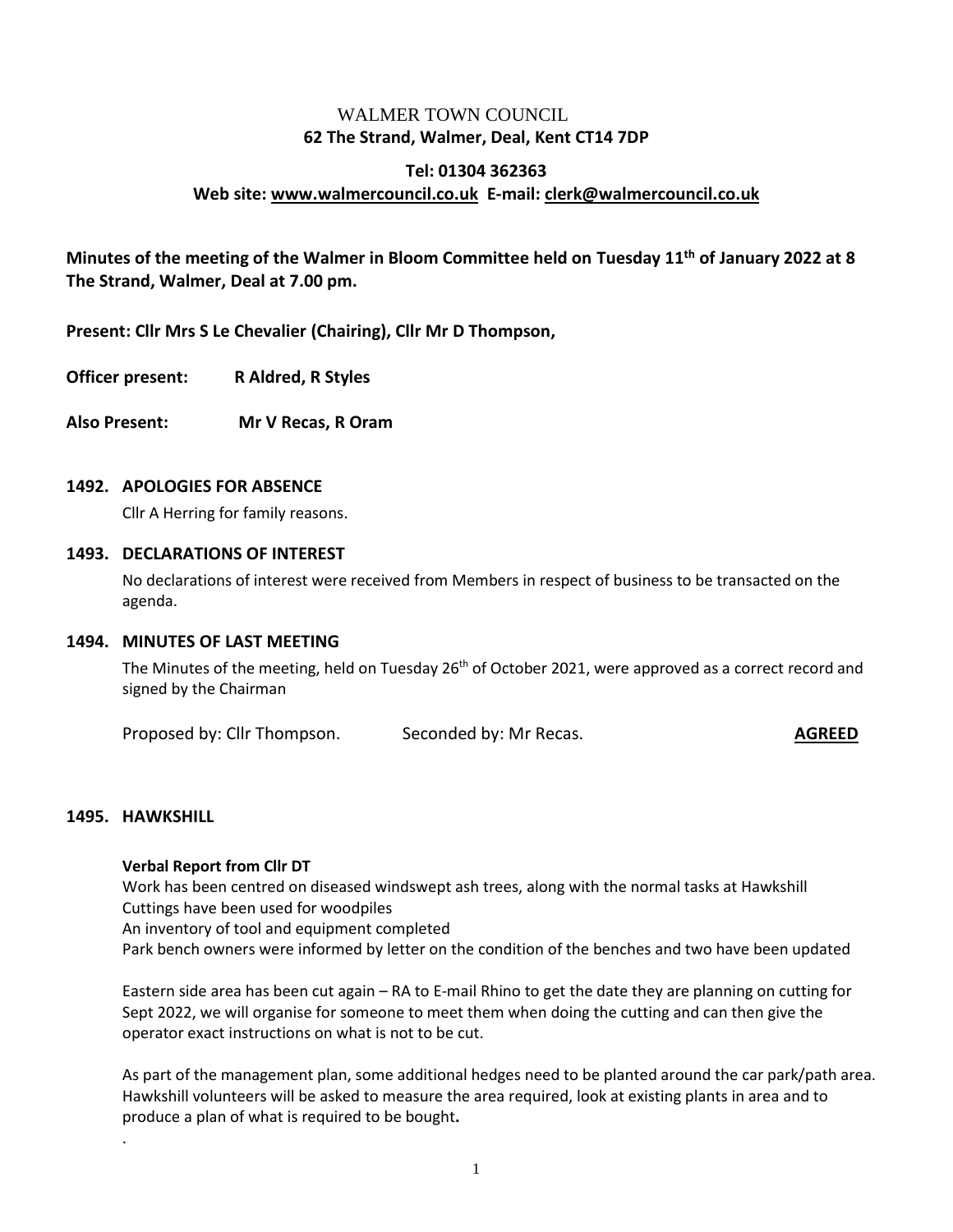Dog waste bags – DDC were contacted, and they advised WTC, that they have a contract with a company to provide the stations and therefore were unable to add any additional stations at this time. The contract was being reviewed in June, and WTC could ask to be added to the list of additional sites being reviewed. Alternatively, DDC also provided a contact within EcoGreen, the company which has a contract with DDC.A price for a dog poo bag dispenser was obtained at £280+VAT for 1<sup>st</sup> station and £150+VAT for any additional stations with a price of £65+VAT for 2500 bags. It was resolved that the Hawkshill volunteers would speak to the public at Hawkshill and report back the numbers of people who would like to see a dog bag dispenser at the Hawkshill site.

Recycling bins DDC were contacted to see if they could provide a recycling bin like the ones on deal seafront DDC advised this part of a project which had finished therefore more were unlikely and cost of a bin was £2500 in a bulk buy.

An e-mail was received from Walmer Castle stating that cutting from trees on the boundary between the two sites has been thrown into their garden. Cllr D Thompson stated this work had been done by the volunteers. The committee then resolved that for the time being, no further work should be done on that boundary and that any future work proposed, the Clerk and /or Chairman should be contacted first and proper sanction should be obtained prior to any work being done. In the meantime the Chairman will contact Walmer Castle and resolve the complaint and arrange a site meeting in spring with Cllr Thompson to resolve and misunderstandings.

### **1496. MATTERS ARISING NOT COVERED ELSEWHERE ON THE AGENDA.**

**Hanging basket brackets removed from lampposts when replacing by DDC and KCC –** RA to find previous correspondence and push to have these replaced at relevant organisation cost

### **1497. BUDGET**

(i) Members received a Provisional budget for 2022/2023.

#### **RESOLVED: Noted.**

### **1498. LOCAL CAMPAIGN 2021**

#### **A) FLORAL DISPLAYS**

i) Fixed planters

DT did a great job with maintenance on planters Colour scheme agreed as red, blue, purple and silver to coincide with the Queens Jubilee RA to get permissions to hang baskets from DDC and KCC

- ii) Hanging Floral Displays RA to contact Simon Chapman and get quote for the maintenance for 56 hanging baskets
- iii) DDC planting schedule for 2022 RA to contact